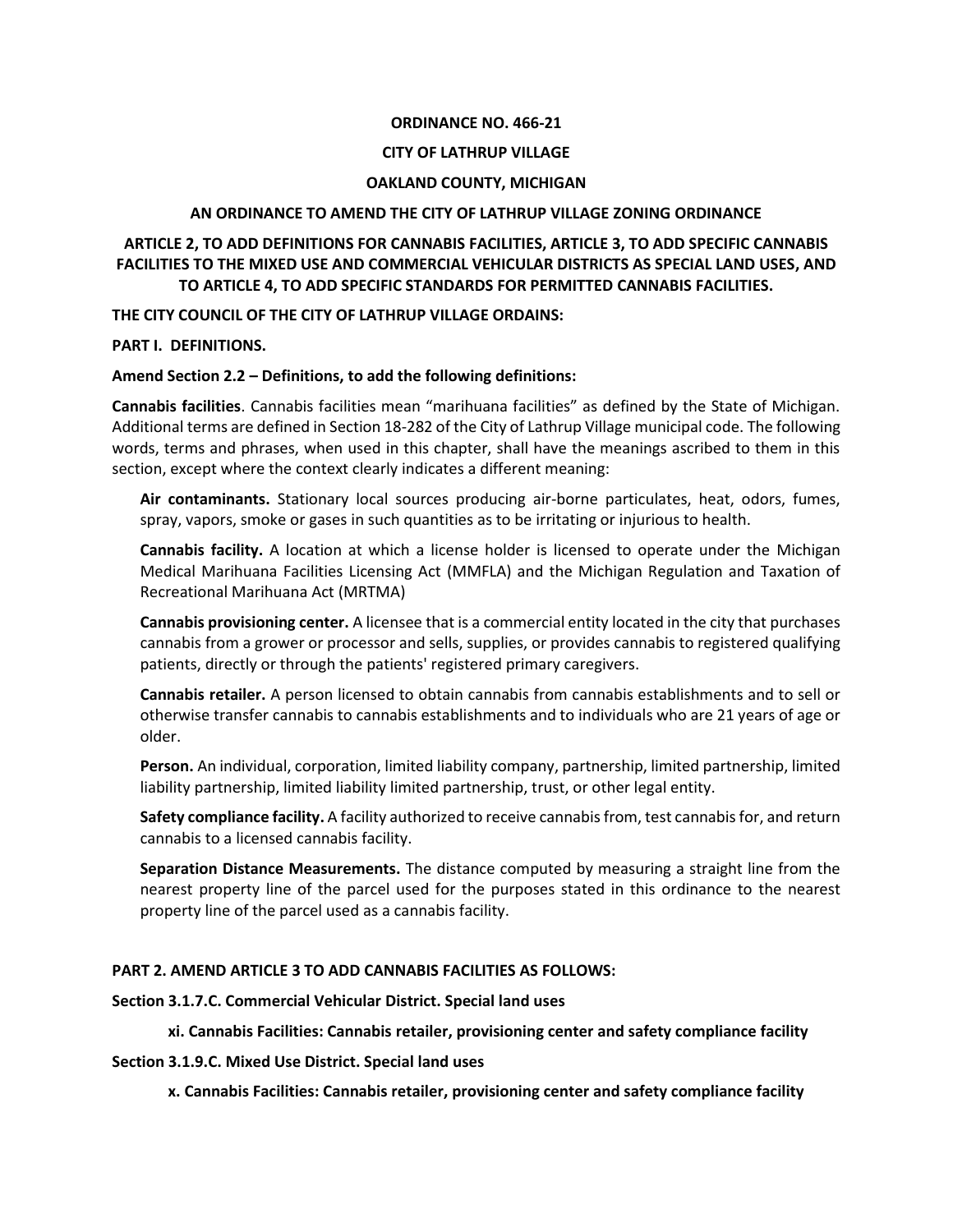#### **PART 3. AMEND ARTICLE 4 TO ADD A NEW SECTION 4.17 AS FOLLOWS:**

#### **Section 4.17 Cannabis Facilities**

- 1. **Purpose.** It is recognized by this Chapter that certain unique uses cannot easily be evaluated in the same manner as other uses because of their potential to adversely affect public health, safety and welfare; establish a public nuisance; conflict with the character of a neighborhood; impair the social and economic well-being of neighboring properties; impair the general development of an area; or operate in a manner contrary to the purpose and intent of this Chapter. However, when properly regulated, these uses can make a positive contribution to the economic vitality of the city. Therefore, it is the purpose of this Article to impose reasonable regulations upon certain uses to provide an adequate approval process while moderating their potential adverse effects on surrounding and neighboring properties.
- 2. **Applicability.** Any land use that requires a license from the Department of Licensing and Regulatory Affairs (LARA) in the administration of Michigan Medical Marihuana Facilities Licensing Act (MMFLA), Michigan Regulation and Taxation of Marihuana Act (MRTMA) or other state law providing for the sale, transport, testing, growing, distribution, and processing of cannabis or any other activity involving a cannabis-related use shall require review and approval pursuant to Article 6. Any facility not specifically authorized in this Ordinance is prohibited. Provisions of this section do not apply to the medical use of cannabis in compliance with the Michigan Medical Marihuana Act (MMMA).
- 3. **Approval Procedures for Cannabis Facilities.**
	- A. **Zoning approval.** Zoning approval shall be required prior to issuance of any license. Zoning approval does not guarantee a license for any proposed facility.
	- B. **License Required.** Licensing for cannabis facilities is required per Chapter 18 of the City of Lathrup Village Municipal Code.
- 4. **Zoning review application requirements.** Zoning applications for cannabis facilities shall be submitted as required in Section 6.2. In addition, the following information is also required:
	- A. As provided in Section 6.1, a site plan shall be required, showing the proposed building(s) to be used, remodeled or reconstructed, along with the parking, landscaping and lighting plans. Existing and proposed building elevations shall be provided, including building materials, window glazing calculations, descriptions of glass to be used, and other pertinent information that describes building construction or structural alterations.
	- B. A plan for general waste disposal, chemical disposal and plant waste disposal.
	- C. A notarized statement by the property owner that acknowledges use of the property for a cannabis facility and agreement to indemnify, defend and hold harmless the City, its officers, elected officials, employees, and insurers, against all liability, claims or demands arising out of, or in connection to, the operation of a cannabis facility. Written consent shall also include approval of the owner and operator for the City to inspect the facility at any time during normal business hours to ensure compliance with applicable laws and regulations.
	- D. A copy of official paperwork issued by LARA as follows: paperwork indicating that the applicant has successfully completed the prequalification step of the application for the state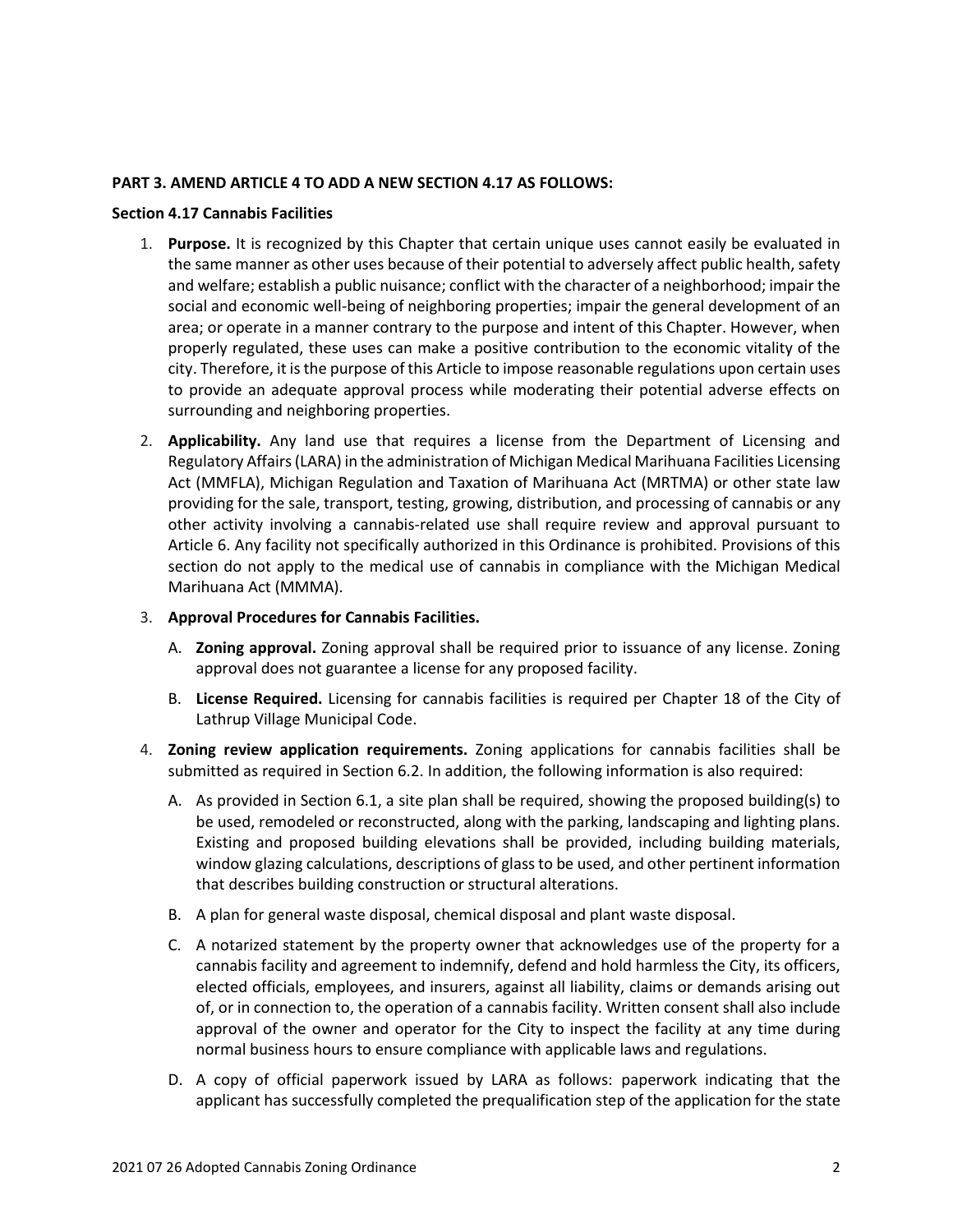operating license associated with the proposed land use, or proof that the applicant has filed such application for the prequalification step with LARA, including all necessary application fees.

- E. A map, drawn to scale, containing all schools, publicly owned parks or playgrounds, temporary emergency shelters, Substance Use Disorder Programs, Residential Districts, and any marihuana facilities within one-thousand (1,000) feet of the proposed location. Distances shall be measured in accordance with the Separation Distance Measurements, as defined in Section 2.2.
- F. Operations and Management Plan. An operations and management plan shall be submitted. The plan should describe security measures in the facility as required by Section 18-285 (18); this may include the movement of the product, methods of storage, cash handling, etc.
- G. All permitted facilities shall be bonded to guarantee that all accounting and taxes are paid in full according to the law and that the operation or facility performs in accordance with all government standards
- 5. **Separation Distances.** It has been observed that without separation distances between cannabis facilities and certain other land uses, cannabis facilities can tend to concentrate in clusters. It is further recognized that these uses which, because of their very nature, have serious objectionable operational characteristics, particularly when concentrated under certain circumstances. In addition, special regulations of cannabis facilities have been deemed necessary to limit the intensity and density of this use, and to recognize that separation distances are necessary from certain uses as described in this Section. No cannabis facilities are permitted within one thousand (1,000) feet of the following uses:
	- A. K through 12 public or private school building or licensed child care center
	- B. A government or nonprofit facility that offers regular, on-site programs and services primarily to persons 18 years of age and under and is used for said programs and services for a minimum of three (3) days a week year-round. Programs and services may include, but are not limited to, social, training, cultural, artistic, athletic, recreational or advisory services and activities and includes private youth membership organizations or clubs and social service teenage club facilities.
	- C. A publicly owned park or playground
	- D. A facility is licensed by the State of Michigan as a Substance Use Disorder Program
	- E. A facility that serves as a temporary emergency shelter. This distance may be reduced to 500 ft by the approving body.
- 6. **General requirements for cannabis facilities.** In addition to the licensing requirements of Section 18-293, the following general requirements apply:
	- A. Consumption of cannabis shall be prohibited in all facilities, and a sign shall be posted on the premises of each facility indicating that consumption is prohibited on the premises.
	- B. Residential uses within the same structure/building are prohibited.
	- C. Outdoor storage of any kind is prohibited. The discharge of toxic, flammable or hazardous materials into city sewer or storm drains is prohibited. All waste shall be kept secure and shall be disposed of in a manner consistent with local, state and federal laws.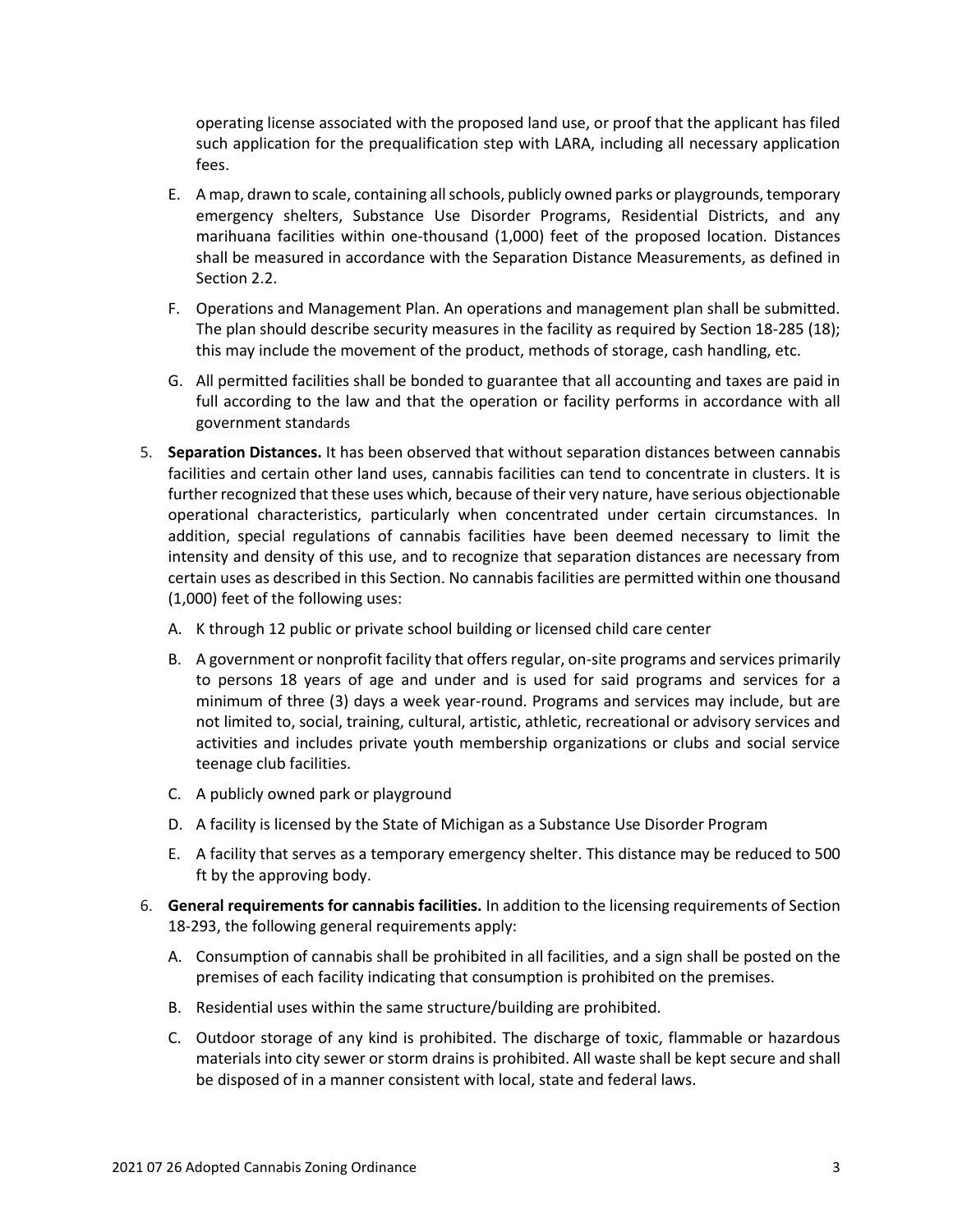- D. No cannabis facilities shall be operated in a manner that creates noise, dust, vibration, glare, fumes, or odors detectable to normal senses beyond the boundaries of the property on which the facility is operated.
- E. Air contaminants must be controlled and eliminated by the following methods:
	- i. The building must be equipped with an activated air scrubbing and carbon filtration system that eliminates all air contaminants prior to leaving the building. Fan(s) must be sized for cubic feet per minute (CFM) equivalent to the volume of the building (length multiplied by width multiplied by height) divided by three (3). The filter(s) shall be rated for the applicable CFM.
	- ii. Air scrubbing and filtration system must be maintained in working order and must be in use at all times. Filters must be changed per manufacturers' recommendation to ensure optimal performance.
	- iii. Negative air pressure must be maintained inside the building.
	- iv. Doors and windows must remain closed, except for the minimum time length needed to allow people to ingress or egress the building.
	- v. The building official may approve an alternative odor control system, in accordance with the Michigan Mechanical Code, if a mechanical engineer licensed in the State of Michigan submits a report that sufficiently demonstrates the alternative system will be equal to or better than the air scrubbing and carbon filtration system otherwise required.
- 7. **Specific requirements for cannabis retailers and provisioning centers.** Such uses shall be presented as being for retail purposes and shall contribute to the vibrancy and walkability of the district. The sale or dispensing of alcohol or tobacco products at a cannabis retail facility **or**  provisioning center is prohibited.
	- A. **Facility Exterior**. The exterior appearance of a facility must be compatible with surrounding businesses and any descriptions of desired future character, as described in the Master Plan. All standards of the MX and CV district apply.
		- i. No cannabis or equipment used in the sale, testing or transport of cannabis can be placed or stored outside of an enclosed building. This section does not prohibit the placement or storage of motor vehicles outside of an enclosed building so long as money or cannabis is not left in an unattended vehicle.
		- ii. Site and building lighting shall be sufficient for safety and security, but not cause excessive glare or be designed so as to be construed as advertising with the intent to attract attention. Outdoor lighting will comply with Section 5.8.
		- iii. Drive-through facilities and mobile facilities are prohibited.

# **B. Facility Interior.**

- i. Interior construction, design and use of a facility will not impede the future use of a building for other uses as permitted in the assigned zone district.
- ii. Neither cannabis nor cannabis-infused products may be placed within twenty (20) feet of the front façade, nor illuminated such that they are visible from a public way.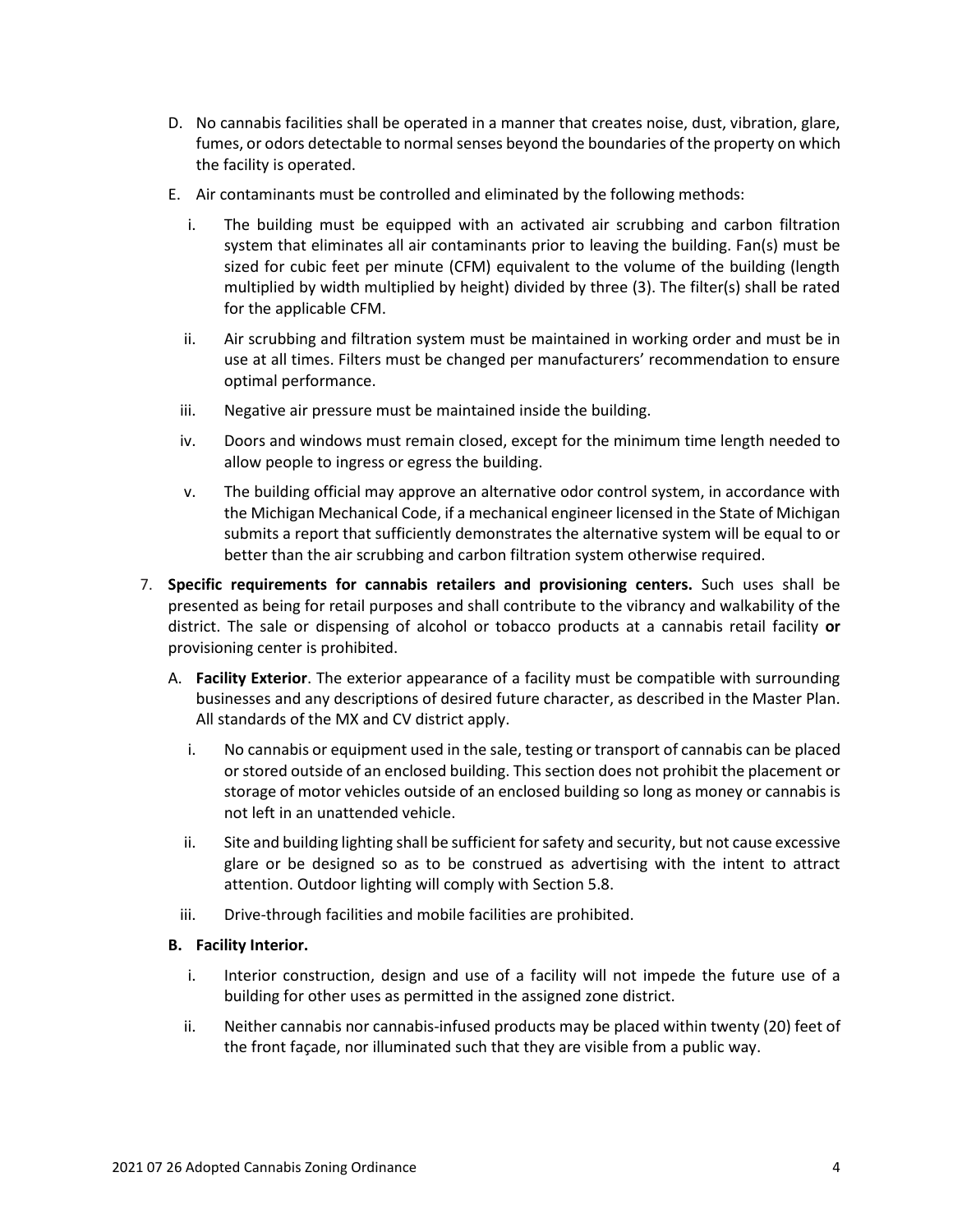- iii. Interior security measures other than security cameras shall not be visible from the public right-of-way (e.g. security shutters, bars, or other methods) during operating business hours.
- iv. Interior lighting shall not be so bright so as to create a nuisance to neighboring property owners or passersby.
- v. Ventilation, by-product and waste disposal, and water management (supply and disposal) for the facility will not produce contamination of air, water, or soil; or reduce the expected life of the building due to heat and mold; or create other hazards that may negatively impact the structure and/or surrounding properties.
- 8. **Specific requirements for Safety Compliance Facility**. In addition to the general standards, the following standards apply:
	- 1. Such facilities shall have a secured laboratory space and cannabis storage areas that cannot be accessed by the general public.
	- 2. All employees as such facilities shall have appropriate education, training and/or experience to comply with state regulations on testing medical cannabis.
	- 3. There shall be no other accessory uses permitted within the same facility other than those associated with testing cannabis.
	- 4. Cannabis that can support the rapid growth of undesirable microorganisms shall be held in a manner that prevents the growth of these microorganisms.

# **PART 4. AMEND SECTION 5.13 AS FOLLOWS TO PROVIDE PARKING STANDARDS FOR CANNABIS FACILITIES:**

## **Section 5.13.13. Minimum numbers of parking spaces required.**

## **C. Business & Commercial**

- i. Professional and administrative offices, including cannabis safety compliance facilities: One (1) per 275 sq ft of gross leasable area
- iv. Personal services and retail uses, including cannabis retail facilities and provisioning centers: One (1) per 200 sq ft of usable area…

## **PART 5. SAVINGS CLAUSE.**

The amendments referenced herein do not affect or impair any act done, offense committed, or right accruing or acquired, or liability, penalty or forfeiture or punishment pending or incurred prior to the effective date of this amendment.

## **PART 6. SEVERABILITY.**

This Ordinance and its various parts, sentences, paragraph, sections, clauses and rules promulgated hereunder are hereby declared to be severable. If any part, sentence, paragraph, section, clause, or rule promulgated hereunder is adjudged to be unconstitutional or invalid for any reason, such holdings shall not affect the remaining portions of this Ordinance.